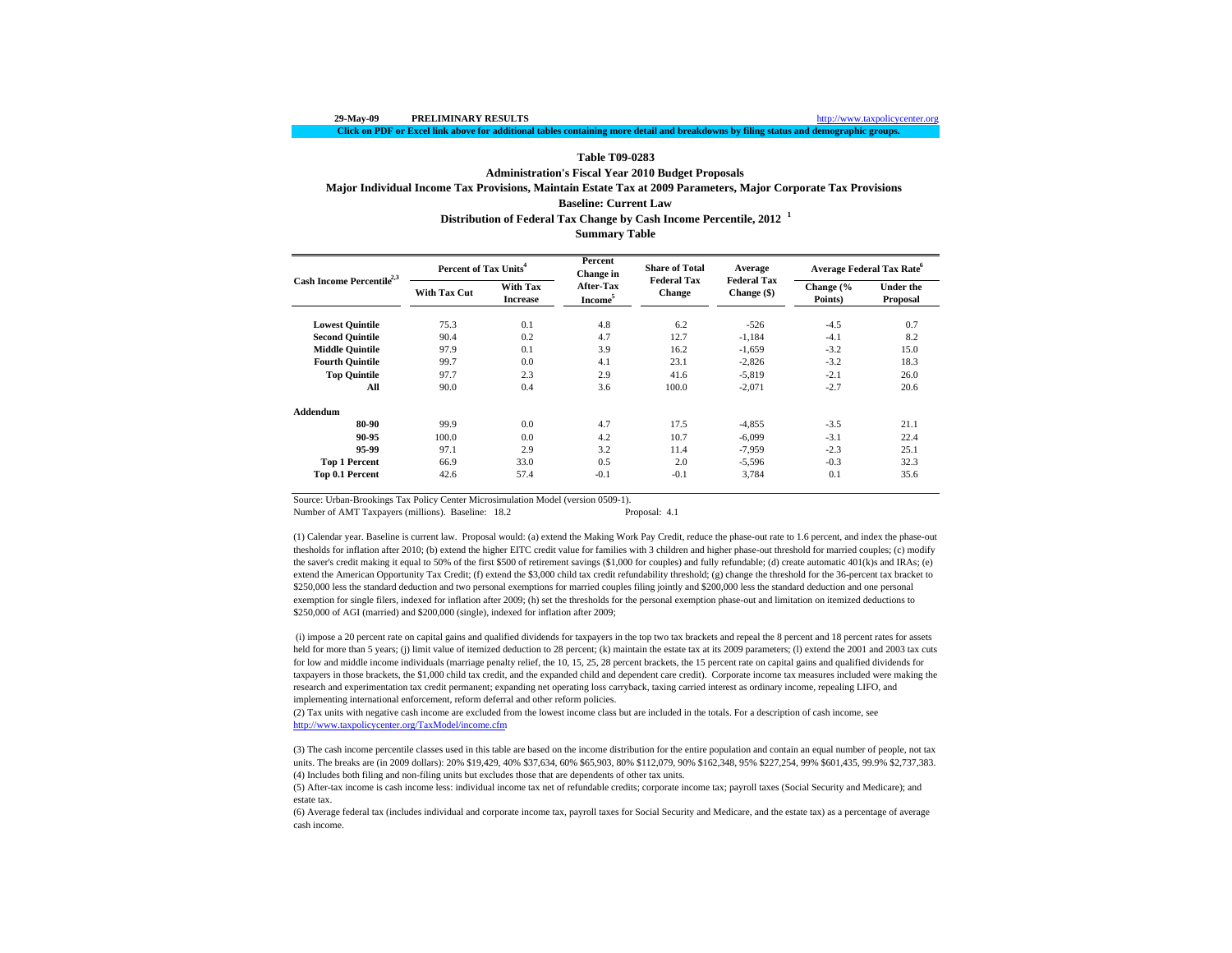### **Detail TableBaseline: Current Law Distribution of Federal Tax Change by Cash Income Percentile, 2012 1 Table T09-0283 Administration's Fiscal Year 2010 Budget Proposals Major Individual Income Tax Provisions, Maintain Estate Tax at 2009 Parameters, Major Corporate Tax Provisions**

| Cash Income Percentile <sup>2,3</sup> |              | Percent of Tax Units <sup>4</sup> |                                     | <b>Share of Total</b>               | <b>Average Federal Tax Change</b> |         |                      | <b>Share of Federal Taxes</b> |                      | <b>Average Federal Tax Rate<sup>6</sup></b> |
|---------------------------------------|--------------|-----------------------------------|-------------------------------------|-------------------------------------|-----------------------------------|---------|----------------------|-------------------------------|----------------------|---------------------------------------------|
|                                       | With Tax Cut | With Tax<br><b>Increase</b>       | in After-Tax<br>Income <sup>5</sup> | <b>Federal Tax</b><br><b>Change</b> | <b>Dollars</b>                    | Percent | Change (%<br>Points) | Under the<br>Proposal         | Change (%<br>Points) | Under the<br>Proposal                       |
| <b>Lowest Quintile</b>                | 75.3         | 0.1                               | 4.8                                 | 6.2                                 | $-526$                            | $-86.3$ | $-0.7$               | 0.1                           | $-4.5$               | 0.7                                         |
| <b>Second Quintile</b>                | 90.4         | 0.2                               | 4.7                                 | 12.7                                | $-1.184$                          | $-33.4$ | $-1.1$               | 3.3                           | $-4.1$               | 8.2                                         |
| <b>Middle Quintile</b>                | 97.9         | 0.1                               | 3.9                                 | 16.2                                | $-1,659$                          | $-17.5$ | $-0.7$               | 10.1                          | $-3.2$               | 15.0                                        |
| <b>Fourth Quintile</b>                | 99.7         | 0.0                               | 4.1                                 | 23.1                                | $-2,826$                          | $-14.8$ | $-0.6$               | 17.6                          | $-3.2$               | 18.3                                        |
| <b>Top Quintile</b>                   | 97.7         | 2.3                               | 2.9                                 | 41.6                                | $-5,819$                          | $-7.4$  | 3.2                  | 68.7                          | $-2.1$               | 26.0                                        |
| All                                   | 90.0         | 0.4                               | 3.6                                 | 100.0                               | $-2,071$                          | $-11.6$ | 0.0                  | 100.0                         | $-2.7$               | 20.6                                        |
| Addendum                              |              |                                   |                                     |                                     |                                   |         |                      |                               |                      |                                             |
| 80-90                                 | 99.9         | 0.0                               | 4.7                                 | 17.5                                | $-4,855$                          | $-14.3$ | $-0.4$               | 13.8                          | $-3.5$               | 21.1                                        |
| 90-95                                 | 100.0        | 0.0                               | 4.2                                 | 10.7                                | $-6,099$                          | $-12.2$ | $-0.1$               | 10.2                          | $-3.1$               | 22.4                                        |
| 95-99                                 | 97.1         | 2.9                               | 3.2                                 | 11.4                                | $-7,959$                          | $-8.4$  | 0.6                  | 16.3                          | $-2.3$               | 25.1                                        |
| <b>Top 1 Percent</b>                  | 66.9         | 33.0                              | 0.5                                 | 2.0                                 | $-5,596$                          | $-0.9$  | 3.1                  | 28.4                          | $-0.3$               | 32.3                                        |
| Top 0.1 Percent                       | 42.6         | 57.4                              | $-0.1$                              | $-0.1$                              | 3.784                             | 0.1     | 1.7                  | 14.5                          | 0.1                  | 35.6                                        |

#### **by Cash Income Percentile, 2012 <sup>1</sup> Baseline Distribution of Income and Federal Taxes**

| Cash Income Percentile <sup>2,3</sup> |                       | Tax Units <sup>4</sup>  | Average<br>Income | Average<br><b>Federal Tax</b> | Average After-          | Average<br><b>Federal Tax</b> | <b>Share of Pre-</b><br><b>Tax Income</b> | <b>Share of Post-</b><br><b>Tax Income</b> | Share of<br><b>Federal Taxes</b> |
|---------------------------------------|-----------------------|-------------------------|-------------------|-------------------------------|-------------------------|-------------------------------|-------------------------------------------|--------------------------------------------|----------------------------------|
|                                       | Number<br>(thousands) | <b>Percent of Total</b> | (Dollars)         | <b>Burden</b><br>(Dollars)    | Tax Income<br>(Dollars) | Rate <sup>6</sup>             | <b>Percent of Total</b>                   | <b>Percent of Total</b>                    | <b>Percent of Total</b>          |
| <b>Lowest Quintile</b>                | 38,450                | 24.4                    | 11,600            | 610                           | 10,991                  | 5.3                           | 3.7                                       | 4.6                                        | 0.8                              |
| <b>Second Ouintile</b>                | 34.947                | 22.2                    | 28,852            | 3,544                         | 25,308                  | 12.3                          | 8.4                                       | 9.6                                        | 4.4                              |
| <b>Middle Quintile</b>                | 31,868                | 20.3                    | 52,224            | 9,499                         | 42,725                  | 18.2                          | 13.9                                      | 14.8                                       | 10.8                             |
| <b>Fourth Quintile</b>                | 26.646                | 16.9                    | 88,978            | 19.144                        | 69.833                  | 21.5                          | 19.8                                      | 20.3                                       | 18.2                             |
| <b>Top Quintile</b>                   | 23,298                | 14.8                    | 280.229           | 78.784                        | 201.445                 | 28.1                          | 54.5                                      | 51.1                                       | 65.6                             |
| All                                   | 157,348               | 100.0                   | 76.169            | 17,790                        | 58,378                  | 23.4                          | 100.0                                     | 100.0                                      | 100.0                            |
| Addendum                              |                       |                         |                   |                               |                         |                               |                                           |                                            |                                  |
| 80-90                                 | 11.720                | 7.5                     | 138,385           | 34,024                        | 104,361                 | 24.6                          | 13.5                                      | 13.3                                       | 14.3                             |
| 90-95                                 | 5.734                 | 3.6                     | 196.549           | 50,063                        | 146,485                 | 25.5                          | 9.4                                       | 9.1                                        | 10.3                             |
| 95-99                                 | 4,655                 | 3.0                     | 345,574           | 94,783                        | 250,791                 | 27.4                          | 13.4                                      | 12.7                                       | 15.8                             |
| <b>Top 1 Percent</b>                  | 1,190                 | 0.8                     | 1,825,188         | 595,543                       | 1,229,645               | 32.6                          | 18.1                                      | 15.9                                       | 25.3                             |
| Top 0.1 Percent                       | 120                   | 0.1                     | 8,367,274         | 2,978,103                     | 5,389,171               | 35.6                          | 8.4                                       | 7.0                                        | 12.8                             |

Source: Urban-Brookings Tax Policy Center Microsimulation Model (version 0509-1).

Number of AMT Taxpayers (millions). Baseline: 18.2

(1) Calendar year. Baseline is current law. Proposal would: (a) extend the Making Work Pay Credit, reduce the phase-out rate to 1.6 percent, and index the phase-out thesholds for inflation after 2010; (b) extend the higher value for families with 3 children and higher phase-out theshold for married couples; (c) modify the saver's credit making it equal to 50% of the first \$500 of retirement savings (S1,000 for couples) and fully refundable; automatic 401(k)s and IRAs; (e) extend the American Opportunity Tax Credit; (f) extend the \$3,000 child tax credit refundability threshold; (g) change the threshold for the 36-percent tax bracket to \$250,000 less the stand deduction and two personal exemptions for married couples filing jointly and \$200,000 less the standard deduction and one personal exemption for single filers, indexed for inflation after 2009; (h) set the thresholds for t exemption phase-out and limitation on itemized deductions to \$250,000 of AGI (married) and \$200,000 (single), indexed for inflation after 2009; (i) impose a 20 percent rate on capital gains and qualified dividends for taxp top two tax brackets and repeal the 8 percent and 18 percent rates for assets held for more than 5 years; (i) limit value of itemized deduction to 28 percent; (k) maintain the estate tax at its 2009 parameters;

(I) extend the 2001 and 2003 tax cuts for low and middle income individuals (marriage penalty relief, the 10, 15, 25, 28 percent brackets, the 15 percent rate on capital gains and qualified dividends for taxpayers in those \$1,000 child tax credit, and the expanded child and dependent care credit). Corporate income tax measures included were making the research and experimentation tax credit permanent; expanding net operating loss carryback, carried interest as ordinary income, repealing LIFO, and implementing international enforcement, reform deferral and other reform policies.

(2) Tax units with negative cash income are excluded from the lowest income class but are included in the totals. For a description of cash income, see

http://www.taxpolicycenter.org/TaxModel/income.cfm

(3) The cash income percentile classes used in this table are based on the income distribution for the entire population and contain an equal number of people, not tax units. The breaks are (in 2009 dollars): 20% \$19,429, \$37,634, 60% \$65,903, 80% \$112,079, 90% \$162,348, 95% \$227,254, 99% \$601,435, 99.9% \$2,737,383.

(4) Includes both filing and non-filing units but excludes those that are dependents of other tax units.

(5) After-tax income is cash income less: individual income tax net of refundable credits; corporate income tax; payroll taxes (Social Security and Medicare); and estate tax.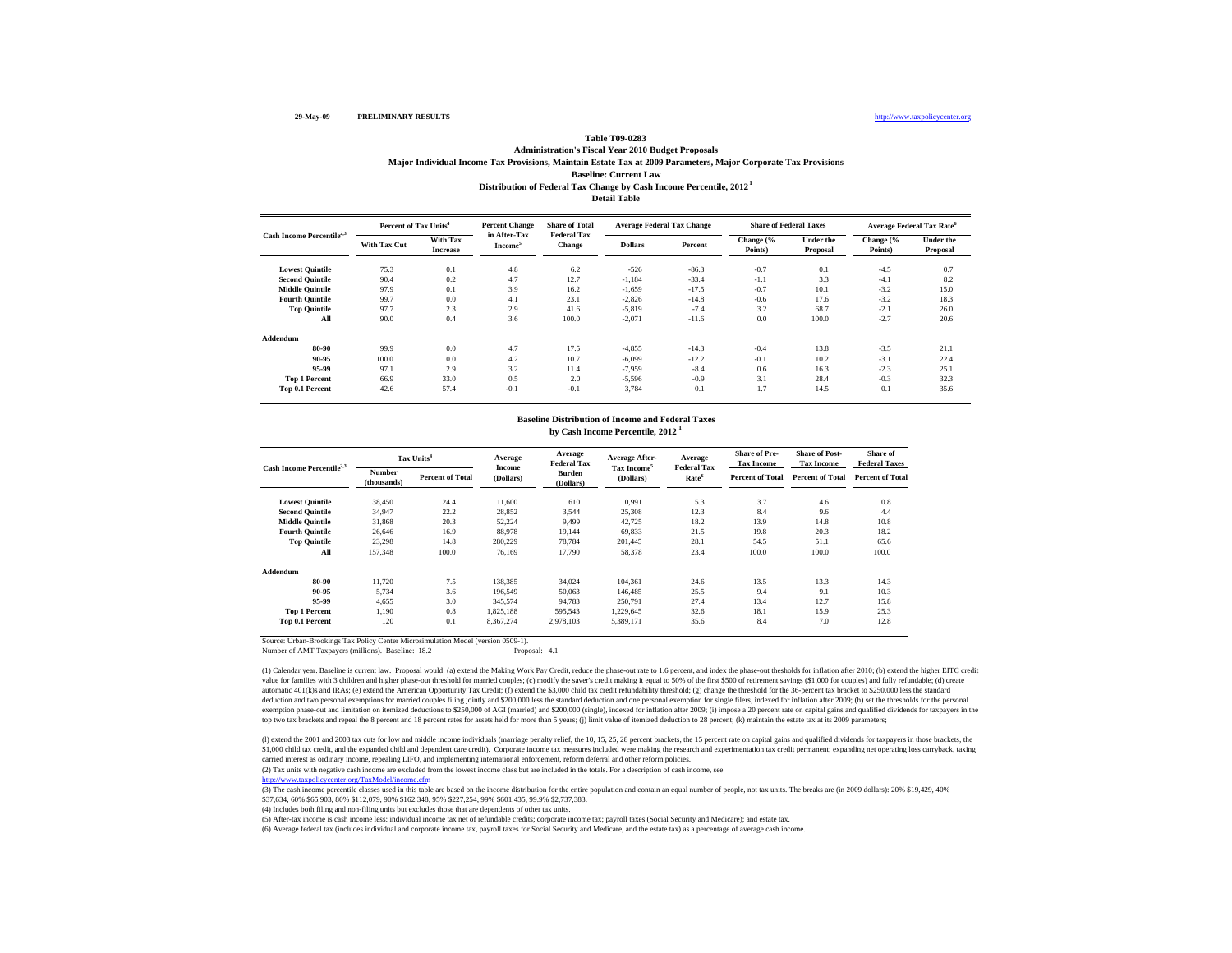### **Detail TableBaseline: Current Law Distribution of Federal Tax Change by Cash Income Percentile Adjusted for Family Size, 2012 1 Table T09-0283 Administration's Fiscal Year 2010 Budget Proposals Major Individual Income Tax Provisions, Maintain Estate Tax at 2009 Parameters, Major Corporate Tax Provisions**

| Cash Income Percentile <sup>2,3</sup> | Percent of Tax Units <sup>4</sup> |                                    | Percent<br>Change in             | <b>Share of Total</b><br><b>Federal Tax</b> | <b>Average Federal Tax Change</b> |          | <b>Share of Federal Taxes</b> |                       | <b>Average Federal Tax Rate<sup>6</sup></b> |                              |  |
|---------------------------------------|-----------------------------------|------------------------------------|----------------------------------|---------------------------------------------|-----------------------------------|----------|-------------------------------|-----------------------|---------------------------------------------|------------------------------|--|
|                                       | <b>With Tax Cut</b>               | <b>With Tax</b><br><b>Increase</b> | After-Tax<br>Income <sup>5</sup> | <b>Change</b>                               | <b>Dollars</b>                    | Percent  | Change (%<br>Points)          | Under the<br>Proposal | Change (%<br>Points)                        | <b>Under the</b><br>Proposal |  |
| <b>Lowest Quintile</b>                | 78.7                              | 0.0                                | 6.7                              | 7.0                                         | $-716$                            | $-292.4$ | $-0.9$                        | $-0.6$                | $-6.6$                                      | $-4.3$                       |  |
| <b>Second Quintile</b>                | 83.7                              | 0.3                                | 5.1                              | 11.9                                        | $-1,198$                          | $-42.1$  | $-1.1$                        | 2.2                   | $-4.6$                                      | 6.3                          |  |
| <b>Middle Quintile</b>                | 95.4                              | 0.1                                | 4.1                              | 15.2                                        | $-1,588$                          | $-20.2$  | $-0.9$                        | 7.9                   | $-3.4$                                      | 13.5                         |  |
| <b>Fourth Quintile</b>                | 99.7                              | 0.0                                | 3.9                              | 22.2                                        | $-2,409$                          | $-14.9$  | $-0.6$                        | 16.7                  | $-3.1$                                      | 17.8                         |  |
| <b>Top Quintile</b>                   | 98.0                              | 1.8                                | 2.8                              | 43.6                                        | $-4.745$                          | $-7.2$   | 3.5                           | 73.7                  | $-2.0$                                      | 25.8                         |  |
| All                                   | 90.0                              | 0.4                                | 3.6                              | 100.0                                       | $-2,071$                          | $-11.6$  | 0.0                           | 100.0                 | $-2.7$                                      | 20.6                         |  |
| Addendum                              |                                   |                                    |                                  |                                             |                                   |          |                               |                       |                                             |                              |  |
| 80-90                                 | 99.8                              | 0.0                                | 4.0                              | 16.6                                        | $-3,603$                          | $-12.6$  | $-0.2$                        | 15.1                  | $-3.1$                                      | 21.2                         |  |
| 90-95                                 | 99.7                              | 0.0                                | 3.9                              | 11.1                                        | $-4,808$                          | $-11.3$  | 0.1                           | 11.6                  | $-2.9$                                      | 22.7                         |  |
| 95-99                                 | 97.9                              | 2.1                                | 3.3                              | 12.8                                        | $-7,010$                          | $-8.7$   | 0.6                           | 17.6                  | $-2.4$                                      | 24.9                         |  |
| <b>Top 1 Percent</b>                  | 71.6                              | 28.4                               | 0.7                              | 3.1                                         | $-6,981$                          | $-1.4$   | 3.1                           | 29.4                  | $-0.4$                                      | 32.0                         |  |
| Top 0.1 Percent                       | 46.7                              | 53.3                               | 0.0                              | 0.0                                         | $-365$                            | 0.0      | 1.7                           | 15.0                  | 0.0                                         | 35.3                         |  |

## **Baseline Distribution of Income and Federal Taxes**

**by Cash Income Percentile Adjusted for Family Size, 2012 1**

| Cash Income Percentile <sup>2,3</sup> |                       | Tax Units <sup>4</sup> |                     | Average<br><b>Federal Tax</b> | <b>Average After-</b>                | Average<br><b>Federal Tax</b> | <b>Share of Pre-</b><br><b>Tax Income</b> | <b>Share of Post-</b><br><b>Tax Income</b> | Share of<br><b>Federal Taxes</b> |
|---------------------------------------|-----------------------|------------------------|---------------------|-------------------------------|--------------------------------------|-------------------------------|-------------------------------------------|--------------------------------------------|----------------------------------|
|                                       | Number<br>(thousands) | Percent of<br>Total    | Income<br>(Dollars) | Burden<br>(Dollars)           | Tax Income <sup>5</sup><br>(Dollars) | Rate <sup>6</sup>             | Percent of<br><b>Total</b>                | Percent of<br><b>Total</b>                 | Percent of<br>Total              |
| <b>Lowest Quintile</b>                | 31,706                | 20.2                   | 10,935              | 245                           | 10,690                               | 2.2                           | 2.9                                       | 3.7                                        | 0.3                              |
| <b>Second Quintile</b>                | 32,349                | 20.6                   | 26,208              | 2,848                         | 23,360                               | 10.9                          | 7.1                                       | 8.2                                        | 3.3                              |
| <b>Middle Quintile</b>                | 31.237                | 19.9                   | 46,322              | 7,856                         | 38,467                               | 17.0                          | 12.1                                      | 13.1                                       | 8.8                              |
| <b>Fourth Ouintile</b>                | 29,980                | 19.1                   | 77.565              | 16,211                        | 61,354                               | 20.9                          | 19.4                                      | 20.0                                       | 17.4                             |
| <b>Top Quintile</b>                   | 29,936                | 19.0                   | 235,547             | 65,618                        | 169,930                              | 27.9                          | 58.8                                      | 55.4                                       | 70.2                             |
| All                                   | 157,348               | 100.0                  | 76.169              | 17,790                        | 58,378                               | 23.4                          | 100.0                                     | 100.0                                      | 100.0                            |
| Addendum                              |                       |                        |                     |                               |                                      |                               |                                           |                                            |                                  |
| 80-90                                 | 15.019                | 9.6                    | 117,658             | 28,521                        | 89,137                               | 24.2                          | 14.7                                      | 14.6                                       | 15.3                             |
| 90-95                                 | 7.540                 | 4.8                    | 167,170             | 42,711                        | 124.459                              | 25.6                          | 10.5                                      | 10.2                                       | 11.5                             |
| 95-99                                 | 5.940                 | 3.8                    | 294.212             | 80,227                        | 213.985                              | 27.3                          | 14.6                                      | 13.8                                       | 17.0                             |
| <b>Top 1 Percent</b>                  | 1.436                 | 0.9                    | 1.584.726           | 513,398                       | 1.071.327                            | 32.4                          | 19.0                                      | 16.8                                       | 26.3                             |
| Top 0.1 Percent                       | 142                   | 0.1                    | 7.360.192           | 2.599.378                     | 4.760.814                            | 35.3                          | 8.7                                       | 7.4                                        | 13.2                             |

Source: Urban-Brookings Tax Policy Center Microsimulation Model (version 0509-1).

Number of AMT Taxpayers (millions). Baseline: 18.2 Proposal: 4.1

(1) Calendar year. Baseline is current law. Proposal would: (a) extend the Making Work Pay Credit, reduce the phase-out rate to 1.6 percent, and index the phase-out thesholds for inflation after 2010; (b) extend the higher credit value for families with 3 children and higher phase-out threshold for married couples; (c) modify the saver's credit making it equal to 50% of the first \$500 of retirement savings (\$1,000 for couples) and fully refu (d) create automatic 401(k)s and IRAs; (e) extend the American Opportunity Tax Credit; (f) extend the \$3,000 child tax credit refundability threshold; (g) change the threshold for the 36-percent tax bracket to \$250,000 les standard deduction and two personal exemptions for married couples filing jointly and \$200,000 less the standard deduction and one personal exemption for single filers, indexed for inflation after 2009; (h) set the thresho the personal exemption phase-out and limitation on itemized deductions to \$250,000 of AGI (married) and \$200,000 (single), indexed for inflation after 2009; (i) impose a 20 percent rate on capital gains and qualified divid for taxpayers in the top two tax brackets and repeal the 8 percent and 18 percent rates for assets held for more than 5 years; (i) limit value of itemized deduction to 28 percent; (k) maintain the estate tax at its 2009 pa

loss carryback, taxing carried interest as ordinary income, repealing LIFO, and implementing international enforcement, reform deferral and other reform policies.<br>(2) Tax units with negative cash income are excluded from t (l) extend the 2001 and 2003 tax cuts for low and middle income individuals (marriage penalty relief, the 10, 15, 25, 28 percent brackets, the 15 percent rate on capital gains and qualified dividends for taxpayers in those brackets, the \$1,000 child tax credit, and the expanded child and dependent care credit). Corporate income tax measures included were making the research and experimentation tax credit permanent; expanding net operating

 $h_{\text{H}}$  taxpolicycenter.org/TaxModel/income

(3) The cash income percentile classes used in this table are based on the income distribution for the entire population and contain an equal number of people, not tax units. The incomes used are adjusted for family size b dividing by the square root of the number of people in the tax unit. The resulting percentile breaks are (in 2009 dollars): 20% \$13,268, 40% \$24,875, 60% \$42,021, 80% \$68,444, 90% \$98,198, 95% \$139,231, 99% \$363,345, 99.9% \$1,676,752.

(4) Includes both filing and non-filing units but excludes those that are dependents of other tax units.

(5) After-tax income is cash income less: individual income tax net of refundable credits; corporate income tax; payroll taxes (Social Security and Medicare); and estate tax.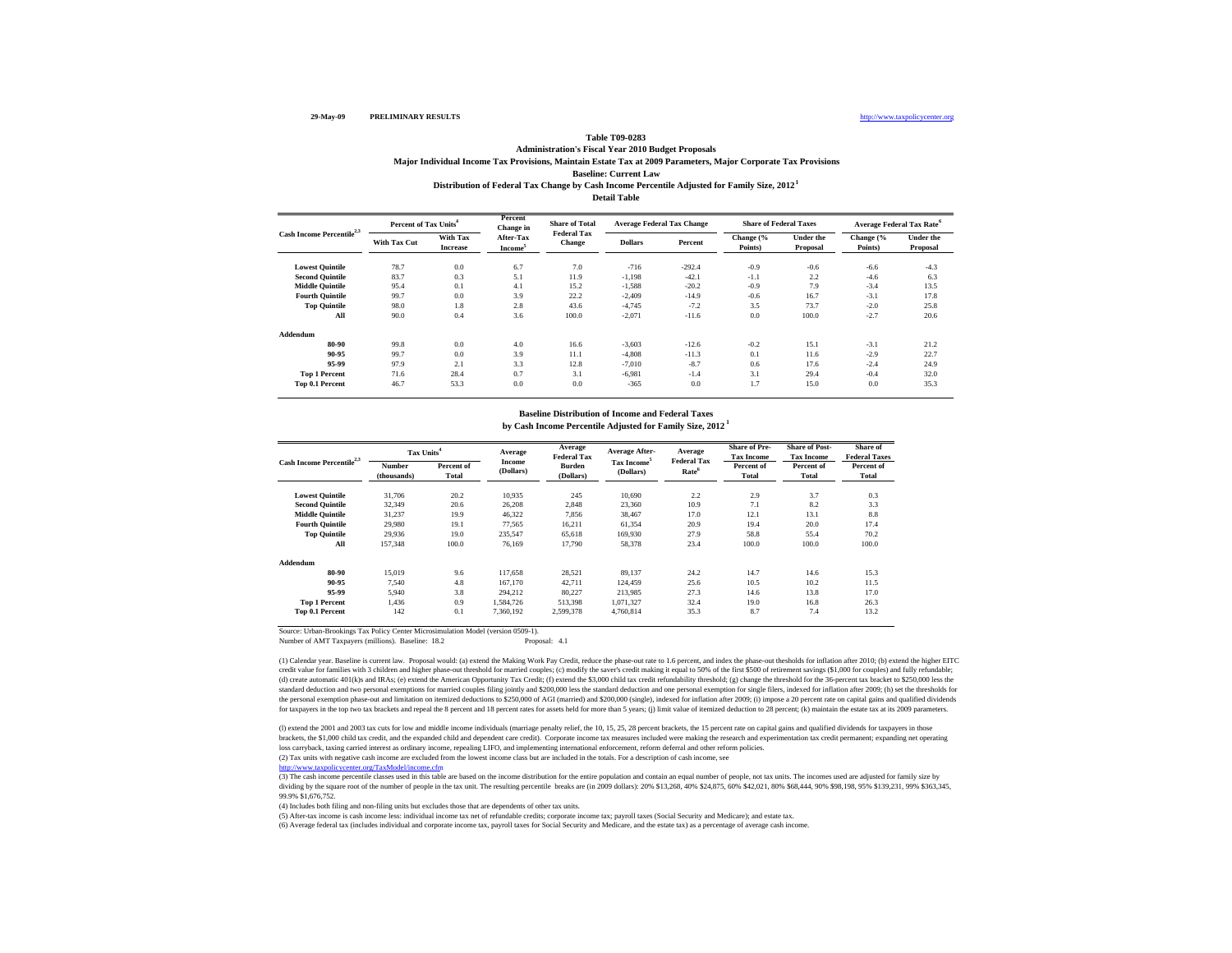## **Table T09-0283**

## **Baseline: Current LawDistribution of Federal Tax Change by Cash Income Percentile Adjusted for Family Size, 2012 1 Administration's Fiscal Year 2010 Budget Proposals Major Individual Income Tax Provisions, Maintain Estate Tax at 2009 Parameters, Major Corporate Tax Provisions**

**Detail Table - Single Tax Units**

| Cash Income Percentile <sup>2,3</sup> |              | <b>Percent Change</b><br>Percent of Tax Units <sup>4</sup> |                                     | <b>Share of Total</b>        | <b>Average Federal Tax Change</b> |         | <b>Share of Federal Taxes</b> |                       | <b>Average Federal Tax Rate<sup>6</sup></b> |                              |
|---------------------------------------|--------------|------------------------------------------------------------|-------------------------------------|------------------------------|-----------------------------------|---------|-------------------------------|-----------------------|---------------------------------------------|------------------------------|
|                                       | With Tax Cut | With Tax<br><b>Increase</b>                                | in After-Tax<br>Income <sup>5</sup> | <b>Federal Tax</b><br>Change | <b>Dollars</b>                    | Percent | Change (%<br>Points)          | Under the<br>Proposal | Change (%<br>Points)                        | <b>Under</b> the<br>Proposal |
| <b>Lowest Quintile</b>                | 73.6         | 0.0                                                        | 4.4                                 | 7.5                          | $-340$                            | $-55.1$ | $-0.8$                        | 0.8                   | $-4.1$                                      | 3.3                          |
| <b>Second Quintile</b>                | 75.8         | 0.3                                                        | 3.2                                 | 11.2                         | $-554$                            | $-23.4$ | $-0.7$                        | 4.5                   | $-2.8$                                      | 9.1                          |
| <b>Middle Quintile</b>                | 95.1         | 0.1                                                        | 3.2                                 | 16.3                         | $-893$                            | $-14.4$ | $-0.5$                        | 12.0                  | $-2.6$                                      | 15.5                         |
| <b>Fourth Quintile</b>                | 99.5         | 0.0                                                        | 2.7                                 | 17.7                         | $-1,178$                          | $-9.6$  | 0.3                           | 20.8                  | $-2.1$                                      | 19.9                         |
| <b>Top Quintile</b>                   | 98.7         | 0.9                                                        | 3.5                                 | 47.2                         | $-3,775$                          | $-8.7$  | 1.6                           | 61.8                  | $-2.5$                                      | 26.2                         |
| All                                   | 85.2         | 0.2                                                        | 3.3                                 | 100.0                        | $-1,114$                          | $-11.1$ | 0.0                           | 100.0                 | $-2.5$                                      | 20.4                         |
| Addendum                              |              |                                                            |                                     |                              |                                   |         |                               |                       |                                             |                              |
| 80-90                                 | 99.5         | 0.0                                                        | 3.4                                 | 14.2                         | $-2,153$                          | $-10.1$ | 0.2                           | 15.7                  | $-2.6$                                      | 22.8                         |
| 90-95                                 | 99.2         | 0.0                                                        | 3.7                                 | 9.9                          | $-3.189$                          | $-10.0$ | 0.1                           | 11.1                  | $-2.7$                                      | 24.2                         |
| 95-99                                 | 99.3         | 0.7                                                        | 4.7                                 | 16.3                         | $-6,963$                          | $-12.3$ | $-0.2$                        | 14.5                  | $-3.4$                                      | 24.3                         |
| <b>Top 1 Percent</b>                  | 79.6         | 20.4                                                       | 2.1                                 | 6.8                          | $-14,542$                         | $-4.0$  | 1.5                           | 20.6                  | $-1.4$                                      | 33.2                         |
| Top 0.1 Percent                       | 51.1         | 48.8                                                       | 0.3                                 | 0.4                          | $-8,586$                          | $-0.4$  | 1.1                           | 10.2                  | $-0.2$                                      | 38.0                         |

#### **by Cash Income Percentile Adjusted for Family Size, 2012 1 Baseline Distribution of Income and Federal Taxes**

| Cash Income Percentile <sup>2,3</sup> |                       | Tax Units <sup>4</sup>  | Average<br>Income | Average<br><b>Federal Tax</b> | <b>Average After-</b>                | Average<br><b>Federal Tax</b> | <b>Share of Pre-</b><br><b>Tax Income</b> | <b>Share of Post-</b><br><b>Tax Income</b> | Share of<br><b>Federal Taxes</b> |
|---------------------------------------|-----------------------|-------------------------|-------------------|-------------------------------|--------------------------------------|-------------------------------|-------------------------------------------|--------------------------------------------|----------------------------------|
|                                       | Number<br>(thousands) | <b>Percent of Total</b> | (Dollars)         | <b>Burden</b><br>(Dollars)    | Tax Income <sup>5</sup><br>(Dollars) | Rate <sup>6</sup>             | <b>Percent of Total</b>                   | <b>Percent of Total</b>                    | <b>Percent of Total</b>          |
| <b>Lowest Quintile</b>                | 16.972                | 24.6                    | 8,380             | 617                           | 7,763                                | 7.4                           | 4.7                                       | 5.7                                        | 1.5                              |
| <b>Second Quintile</b>                | 15.474                | 22.5                    | 19.970            | 2,367                         | 17.603                               | 11.9                          | 10.2                                      | 11.7                                       | 5.3                              |
| <b>Middle Ouintile</b>                | 14,005                | 20.3                    | 34.261            | 6.204                         | 28,058                               | 18.1                          | 15.9                                      | 16.9                                       | 12.5                             |
| <b>Fourth Quintile</b>                | 11,543                | 16.8                    | 55,833            | 12,288                        | 43,545                               | 22.0                          | 21.3                                      | 21.6                                       | 20.4                             |
| <b>Top Quintile</b>                   | 9,596                 | 13.9                    | 151,979           | 43,536                        | 108,443                              | 28.7                          | 48.2                                      | 44.7                                       | 60.2                             |
| All                                   | 68,932                | 100.0                   | 43,878            | 10,073                        | 33,804                               | 23.0                          | 100.0                                     | 100.0                                      | 100.0                            |
| Addendum                              |                       |                         |                   |                               |                                      |                               |                                           |                                            |                                  |
| 80-90                                 | 5.066                 | 7.4                     | 84.037            | 21,282                        | 62,755                               | 25.3                          | 14.1                                      | 13.6                                       | 15.5                             |
| 90-95                                 | 2.373                 | 3.4                     | 119,032           | 31,989                        | 87,043                               | 26.9                          | 9.3                                       | 8.9                                        | 10.9                             |
| 95-99                                 | 1,795                 | 2.6                     | 204.548           | 56,672                        | 147,876                              | 27.7                          | 12.1                                      | 11.4                                       | 14.7                             |
| <b>Top 1 Percent</b>                  | 361                   | 0.5                     | 1.060.631         | 366,415                       | 694.216                              | 34.6                          | 12.7                                      | 10.8                                       | 19.1                             |
| <b>Top 0.1 Percent</b>                | 32                    | 0.1                     | 5,243,107         | 1,998,766                     | 3,244,340                            | 38.1                          | 5.5                                       | 4.4                                        | 9.1                              |

Source: Urban-Brookings Tax Policy Center Microsimulation Model (version 0509-1).

(1) Calendar year. Baseline is current law. Proposal would: (a) extend the Making Work Pay Credit, reduce the phase-out rate to 1.6 percent, and index the phase-out thesholds for inflation after 2010; (b) extend the higher value for families with 3 children and higher phase-out threshold for married couples; (c) modify the saver's credit making it equal to 50% of the first \$500 of retirement savings (\$1,000 for couples) and fully refundable; automatic 401(k)s and IRAs; (e) extend the American Opportunity Tax Credit; (f) extend the \$3,000 child tax credit refundability threshold; (g) change the threshold for the 36-percent tax bracket to \$250,000 less the stand deduction and two personal exemptions for married couples filing jointly and \$200,000 less the standard deduction and one personal exemption for single filers, indexed for inflation after 2009; (h) set the thresholds for t exercitor and limitation on itemized deductions to \$250,000 of AGI (married) and \$200,000 (single), indexed for inflation after 2009; (i) impose a 20 percent rate on capital gains and qualified dividends for taxpayers in t top two tax brackets and repeal the 8 percent and 18 percent rates for assets held for more than 5 years; (j) limit value of itemized deduction to 28 percent; (k) maintain the estate tax at its 2009 parameters.

(I) extend the 2001 and 2003 tax cuts for low and middle income individuals (marriage penalty relief, the 10, 15, 25, 28 percent brackets, the 15 percent rate on capital gains and qualified dividends for taxpayers in those \$1,000 child tax credit, and the expanded child and dependent care credit). Corporate income tax measures included were making the research and experimentation tax credit permanent; expanding net operating loss carryback, carried interest as ordinary income, repealing LIFO, and implementing international enforcement, reform deferral and other reform policies.

(2) Tax units with negative cash income are excluded from the lowest income class but are included in the totals. For a description of cash income, see

http://www.taxpolicycenter.org/TaxModel/income.cfm<br>(3) The cash income percentile classes used in this table are based on the income distribution for the entire population and contain an equal number of people, not tax uni the square root of the number of people in the tax unit. The resulting percentile breaks are (in 2009 dollars): 20% \$13,268, 40% \$24,875, 60% \$42,021, 80% \$68,444, 90% \$68,198, 95% \$139,231, 99% \$363,345, 99.9% \$1,676,752.

(4) Includes both filing and non-filing units but excludes those that are dependents of other tax units.

(5) After-tax income is cash income less: individual income tax net of refundable credits; corporate income tax; payroll taxes (Social Security and Medicare); and estate tax.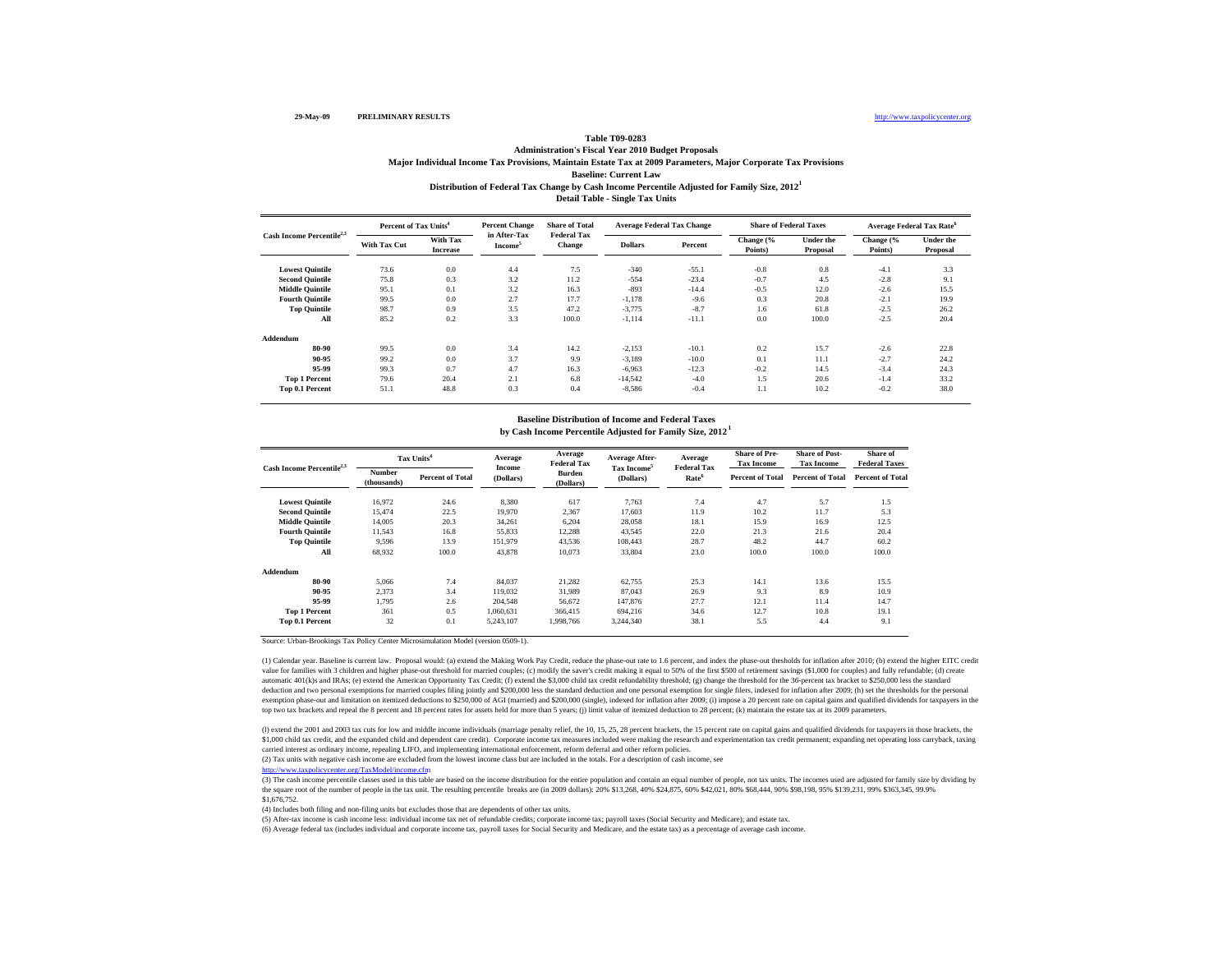### **Baseline: Current LawTable T09-0283 Administration's Fiscal Year 2010 Budget Proposals Major Individual Income Tax Provisions, Maintain Estate Tax at 2009 Parameters, Major Corporate Tax Provisions**

**Distribution of Federal Tax Change by Cash Income Percentile Adjusted for Family Size, 2012 1**

**Detail Table - Married Tax Units Filing Jointly**

| Cash Income Percentile <sup>2,3</sup> | Percent of Tax Units <sup>4</sup> |                             | <b>Percent Change</b>               | <b>Share of Total</b>        | <b>Average Federal Tax Change</b> |          |                      | <b>Share of Federal Taxes</b> | <b>Average Federal Tax Rate<sup>6</sup></b> |                       |
|---------------------------------------|-----------------------------------|-----------------------------|-------------------------------------|------------------------------|-----------------------------------|----------|----------------------|-------------------------------|---------------------------------------------|-----------------------|
|                                       | With Tax Cut                      | With Tax<br><b>Increase</b> | in After-Tax<br>Income <sup>5</sup> | <b>Federal Tax</b><br>Change | <b>Dollars</b>                    | Percent  | Change (%<br>Points) | Under the<br>Proposal         | Change (%<br>Points)                        | Under the<br>Proposal |
| <b>Lowest Quintile</b>                | 77.5                              | 0.0                         | 8.3                                 | 3.8                          | $-1,175$                          | $-263.3$ | $-0.4$               | $-0.3$                        | $-8.1$                                      | $-5.0$                |
| <b>Second Quintile</b>                | 85.2                              | 0.4                         | 6.4                                 | 8.3                          | $-1,893$                          | $-52.9$  | $-0.8$               | 0.9                           | $-5.7$                                      | 5.1                   |
| <b>Middle Quintile</b>                | 94.2                              | 0.2                         | 4.6                                 | 13.0                         | $-2,314$                          | $-24.7$  | $-0.9$               | 4.8                           | $-3.9$                                      | 11.9                  |
| <b>Fourth Quintile</b>                | 99.8                              | 0.0                         | 4.5                                 | 25.1                         | $-3,411$                          | $-17.8$  | $-1.2$               | 14.1                          | $-3.6$                                      | 16.6                  |
| <b>Top Quintile</b>                   | 97.8                              | 2.2                         | 2.7                                 | 49.6                         | $-5,433$                          | $-7.0$   | 3.3                  | 80.3                          | $-1.9$                                      | 25.7                  |
| All                                   | 92.9                              | 0.8                         | 3.5                                 | 100.0                        | $-3.324$                          | $-10.8$  | 0.0                  | 100.0                         | $-2.6$                                      | 21.7                  |
| Addendum                              |                                   |                             |                                     |                              |                                   |          |                      |                               |                                             |                       |
| 80-90                                 | 99.9                              | 0.0                         | 4.4                                 | 19.9                         | $-4.580$                          | $-13.9$  | $-0.5$               | 15.0                          | $-3.3$                                      | 20.5                  |
| 90-95                                 | 100.0                             | 0.0                         | 4.0                                 | 13.5                         | $-5,689$                          | $-11.8$  | $-0.1$               | 12.3                          | $-3.0$                                      | 22.2                  |
| 95-99                                 | 97.5                              | 2.5                         | 2.9                                 | 13.8                         | $-7,216$                          | $-7.9$   | 0.6                  | 19.6                          | $-2.1$                                      | 25.1                  |
| <b>Top 1 Percent</b>                  | 69.6                              | 30.4                        | 0.4                                 | 2.4                          | $-4,821$                          | $-0.9$   | 3.4                  | 33.4                          | $-0.3$                                      | 31.6                  |
| Top 0.1 Percent                       | 45.9                              | 54.1                        | 0.0                                 | 0.0                          | $-433$                            | 0.0      | 1.8                  | 16.7                          | 0.0                                         | 34.8                  |

#### **by Cash Income Percentile Adjusted for Family Size, 2012 1 Baseline Distribution of Income and Federal Taxes**

| Cash Income Percentile <sup>2,3</sup> |                       | Tax Units <sup>4</sup>  | Average<br>Income | Average<br><b>Federal Tax</b> | Average After-<br>Tax Income <sup>5</sup> | Average<br><b>Federal Tax</b> | <b>Share of Pre-</b><br><b>Tax Income</b> | <b>Share of Post-</b><br><b>Tax Income</b> | Share of<br><b>Federal Taxes</b> |
|---------------------------------------|-----------------------|-------------------------|-------------------|-------------------------------|-------------------------------------------|-------------------------------|-------------------------------------------|--------------------------------------------|----------------------------------|
|                                       | Number<br>(thousands) | <b>Percent of Total</b> | (Dollars)         | <b>Burden</b><br>(Dollars)    | (Dollars)                                 | Rate <sup>6</sup>             | <b>Percent of Total</b>                   | <b>Percent of Total</b>                    | <b>Percent of Total</b>          |
| <b>Lowest Quintile</b>                | 6.622                 | 10.8                    | 14,526            | 446                           | 14,080                                    | 3.1                           | 1.2                                       | 1.6                                        | 0.2                              |
| <b>Second Quintile</b>                | 8,956                 | 14.6                    | 33,405            | 3,580                         | 29,825                                    | 10.7                          | 3.9                                       | 4.6                                        | 1.7                              |
| <b>Middle Ouintile</b>                | 11.470                | 18.7                    | 59.671            | 9.383                         | 50,289                                    | 15.7                          | 8.9                                       | 9.9                                        | 5.7                              |
| <b>Fourth Quintile</b>                | 15,032                | 24.5                    | 95.023            | 19.201                        | 75.821                                    | 20.2                          | 18.5                                      | 19.5                                       | 15.3                             |
| <b>Top Quintile</b>                   | 18,609                | 30.3                    | 281,842           | 77,857                        | 203,985                                   | 27.6                          | 67.8                                      | 64.9                                       | 77.0                             |
| All                                   | 61,357                | 100.0                   | 126,020           | 30,683                        | 95,337                                    | 24.4                          | 100.0                                     | 100.0                                      | 100.0                            |
| Addendum                              |                       |                         |                   |                               |                                           |                               |                                           |                                            |                                  |
| 80-90                                 | 8,860                 | 14.4                    | 138,312           | 32,918                        | 105,393                                   | 23.8                          | 15.9                                      | 16.0                                       | 15.5                             |
| 90-95                                 | 4,843                 | 7.9                     | 192,091           | 48,281                        | 143,809                                   | 25.1                          | 12.0                                      | 11.9                                       | 12.4                             |
| 95-99                                 | 3,890                 | 6.3                     | 337,723           | 91,873                        | 245,850                                   | 27.2                          | 17.0                                      | 16.4                                       | 19.0                             |
| <b>Top 1 Percent</b>                  | 1,015                 | 1.7                     | 1.748.464         | 557,417                       | 1,191,047                                 | 31.9                          | 23.0                                      | 20.7                                       | 30.1                             |
| Top 0.1 Percent                       | 102                   | 0.2                     | 7,890,377         | 2,742,932                     | 5,147,445                                 | 34.8                          | 10.5                                      | 9.0                                        | 14.9                             |

Source: Urban-Brookings Tax Policy Center Microsimulation Model (version 0509-1).

(1) Calendar year. Baseline is current law. Proposal would: (a) extend the Making Work Pay Credit, reduce the phase-out rate to 1.6 percent, and index the phase-out thesholds for inflation after 2010; (b) extend the higher value for families with 3 children and higher phase-out threshold for married couples; (c) modify the saver's credit making it equal to 50% of the first \$500 of retirement savings (\$1,000 for couples) and fully refundable; automatic 401(k)s and IRAs; (e) extend the American Opportunity Tax Credit; (f) extend the \$3,000 child tax credit refundability threshold; (g) change the threshold for the 36-percent tax bracket to \$250,000 less the stand deduction and two personal exemptions for married couples filing jointly and \$200,000 less the standard deduction and one personal exemption for single filers, indexed for inflation after 2009; (h) set the thresholds for t exercitor and limitation on itemized deductions to \$250,000 of AGI (married) and \$200,000 (single), indexed for inflation after 2009; (i) impose a 20 percent rate on capital gains and qualified dividends for taxpayers in t top two tax brackets and repeal the 8 percent and 18 percent rates for assets held for more than 5 years; (j) limit value of itemized deduction to 28 percent; (k) maintain the estate tax at its 2009 parameters.

(I) extend the 2001 and 2003 tax cuts for low and middle income individuals (marriage penalty relief, the 10, 15, 25, 28 percent brackets, the 15 percent rate on capital gains and qualified dividends for taxpayers in those \$1,000 child tax credit, and the expanded child and dependent care credit). Corporate income tax measures included were making the research and experimentation tax credit permanent; expanding net operating loss carryback, carried interest as ordinary income, repealing LIFO, and implementing international enforcement, reform deferral and other reform policies.

(2) Tax units with negative cash income are excluded from the lowest income class but are included in the totals. For a description of cash income, see

http://www.taxpolicycenter.org/TaxModel/income.cfm<br>(3) The cash income percentile classes used in this table are based on the income distribution for the entire population and contain an equal number of people, not tax uni the square root of the number of people in the tax unit. The resulting percentile breaks are (in 2009 dollars): 20% \$13,268, 40% \$24,875, 60% \$42,021, 80% \$68,444, 90% \$68,198, 95% \$139,231, 99% \$363,345, 99.9% \$1,676,752.

(4) Includes both filing and non-filing units but excludes those that are dependents of other tax units.

(5) After-tax income is cash income less: individual income tax net of refundable credits; corporate income tax; payroll taxes (Social Security and Medicare); and estate tax.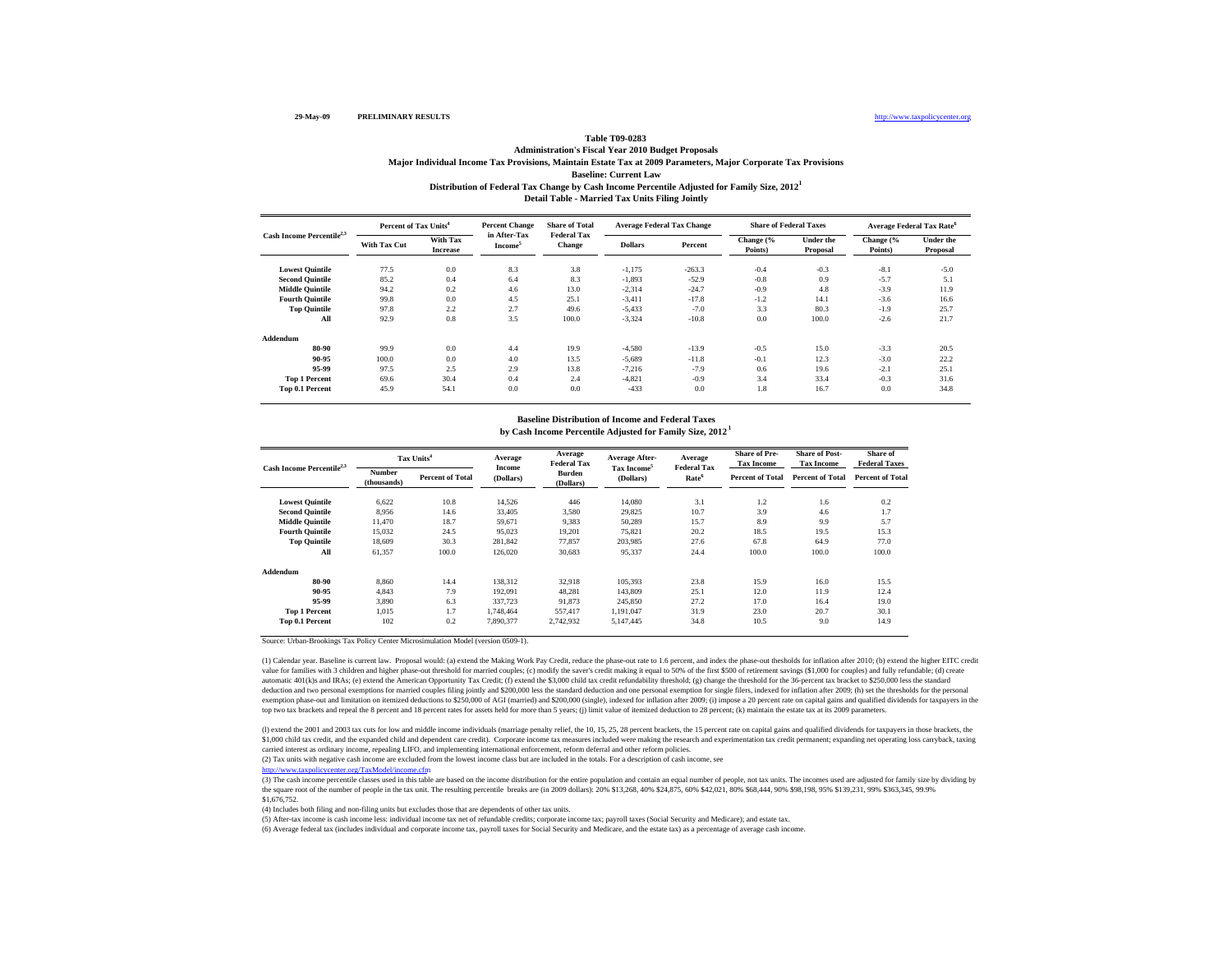### **Table T09-0283Administration's Fiscal Year 2010 Budget Proposals**

**Baseline: Current LawDistribution of Federal Tax Change by Cash Income Percentile Adjusted for Family Size, 2012 1 Major Individual Income Tax Provisions, Maintain Estate Tax at 2009 Parameters, Major Corporate Tax Provisions**

**Detail Table - Head of Household Tax Units**

| Cash Income Percentile <sup>2,3</sup> | Percent of Tax Units <sup>4</sup> |                             | <b>Percent Change</b>               | <b>Share of Total</b>        | <b>Average Federal Tax Change</b> |         | <b>Share of Federal Taxes</b> |                              | <b>Average Federal Tax Rate<sup>6</sup></b> |                       |
|---------------------------------------|-----------------------------------|-----------------------------|-------------------------------------|------------------------------|-----------------------------------|---------|-------------------------------|------------------------------|---------------------------------------------|-----------------------|
|                                       | With Tax Cut                      | With Tax<br><b>Increase</b> | in After-Tax<br>Income <sup>5</sup> | <b>Federal Tax</b><br>Change | <b>Dollars</b>                    | Percent | Change (%<br>Points)          | <b>Under the</b><br>Proposal | Change (%<br>Points)                        | Under the<br>Proposal |
| <b>Lowest Quintile</b>                | 90.3                              | 0.0                         | 8.1                                 | 22.1                         | $-1,153$                          | 150.7   | $-8.4$                        | $-12.0$                      | $-8.6$                                      | $-14.2$               |
| <b>Second Quintile</b>                | 97.2                              | 0.1                         | 6.1                                 | 31.1                         | $-1,700$                          | $-59.1$ | $-5.9$                        | 7.1                          | $-5.6$                                      | 3.8                   |
| <b>Middle Quintile</b>                | 98.9                              | 0.0                         | 4.5                                 | 23.4                         | $-1,880$                          | $-21.2$ | 1.3                           | 28.5                         | $-3.7$                                      | 13.9                  |
| <b>Fourth Quintile</b>                | 99.7                              | 0.0                         | 3.7                                 | 14.9                         | $-2,202$                          | $-13.2$ | 4.2                           | 32.1                         | $-2.9$                                      | 18.8                  |
| <b>Top Quintile</b>                   | 97.4                              | 1.9                         | 2.1                                 | 8.4                          | $-2,782$                          | $-5.9$  | 8.9                           | 44.3                         | $-1.6$                                      | 25.0                  |
| All                                   | 95.4                              | 0.1                         | 4.8                                 | 100.0                        | $-1,669$                          | $-24.7$ | 0.0                           | 100.0                        | $-4.0$                                      | 12.2                  |
| Addendum                              |                                   |                             |                                     |                              |                                   |         |                               |                              |                                             |                       |
| 80-90                                 | 99.2                              | 0.0                         | 2.8                                 | 4.6                          | $-2,353$                          | $-8.5$  | 2.9                           | 16.4                         | $-2.1$                                      | 22.6                  |
| 90-95                                 | 99.1                              | 0.0                         | 3.0                                 | 2.0                          | $-3,472$                          | $-8.8$  | 1.2                           | 6.6                          | $-2.2$                                      | 23.1                  |
| 95-99                                 | 94.9                              | 5.1                         | 2.0                                 | 1.8                          | $-4,153$                          | $-5.9$  | 1.8                           | 9.1                          | $-1.5$                                      | 23.7                  |
| <b>Top 1 Percent</b>                  | 55.9                              | 44.1                        | 0.1                                 | 0.1                          | $-1,248$                          | $-0.3$  | 3.0                           | 12.2                         | $-0.1$                                      | 32.3                  |
| Top 0.1 Percent                       | 40.4                              | 59.6                        | $-0.3$                              | $-0.1$                       | 14,389                            | 0.6     | 1.4                           | 5.8                          | 0.2                                         | 35.5                  |

#### **by Cash Income Percentile Adjusted for Family Size, 2012 1 Baseline Distribution of Income and Federal Taxes**

| Cash Income Percentile <sup>2,3</sup> |                       | Tax Units <sup>4</sup>  | Average<br>Income | Average<br><b>Federal Tax</b> | Average After-                       | Average<br><b>Federal Tax</b> | <b>Share of Pre-</b><br><b>Tax Income</b> | <b>Share of Post-</b><br><b>Tax Income</b> | Share of<br><b>Federal Taxes</b> |
|---------------------------------------|-----------------------|-------------------------|-------------------|-------------------------------|--------------------------------------|-------------------------------|-------------------------------------------|--------------------------------------------|----------------------------------|
|                                       | Number<br>(thousands) | <b>Percent of Total</b> | (Dollars)         | <b>Burden</b><br>(Dollars)    | Tax Income <sup>5</sup><br>(Dollars) | Rate <sup>6</sup>             | <b>Percent of Total</b>                   | <b>Percent of Total</b>                    | <b>Percent of Total</b>          |
| <b>Lowest Quintile</b>                | 7.840                 | 31.9                    | 13,490            | $-765$                        | 14,255                               | $-5.7$                        | 10.3                                      | 13.0                                       | $-3.6$                           |
| <b>Second Quintile</b>                | 7,497                 | 30.5                    | 30,617            | 2,877                         | 27,740                               | 9.4                           | 22.4                                      | 24.2                                       | 13.0                             |
| <b>Middle Ouintile</b>                | 5,095                 | 20.8                    | 50,275            | 8,877                         | 41,398                               | 17.7                          | 25.0                                      | 24.6                                       | 27.3                             |
| <b>Fourth Quintile</b>                | 2.777                 | 11.3                    | 76,881            | 16.627                        | 60,254                               | 21.6                          | 20.8                                      | 19.5                                       | 27.8                             |
| <b>Top Quintile</b>                   | 1.242                 | 5.1                     | 178.521           | 47.330                        | 131.191                              | 26.5                          | 21.6                                      | 19.0                                       | 35.4                             |
| All                                   | 24,547                | 100.0                   | 41.760            | 6,757                         | 35,003                               | 16.2                          | 100.0                                     | 100.0                                      | 100.0                            |
| Addendum                              |                       |                         |                   |                               |                                      |                               |                                           |                                            |                                  |
| 80-90                                 | 805                   | 3.3                     | 112.763           | 27,807                        | 84.956                               | 24.7                          | 8.9                                       | 8.0                                        | 13.5                             |
| 90-95                                 | 232                   | 0.9                     | 154,893           | 39,277                        | 115,616                              | 25.4                          | 3.5                                       | 3.1                                        | 5.5                              |
| 95-99                                 | 173                   | 0.7                     | 278,418           | 70,004                        | 208,414                              | 25.1                          | 4.7                                       | 4.2                                        | 7.3                              |
| <b>Top 1 Percent</b>                  | 33                    | 0.1                     | 1,423,600         | 460,729                       | 962,870                              | 32.4                          | 4.6                                       | 3.7                                        | 9.2                              |
| Top 0.1 Percent                       | 3                     | 0.0                     | 6,950,503         | 2,450,412                     | 4,500,091                            | 35.3                          | 2.0                                       | 1.5                                        | 4.3                              |

Source: Urban-Brookings Tax Policy Center Microsimulation Model (version 0509-1).

(1) Calendar year. Baseline is current law. Proposal would: (a) extend the Making Work Pay Credit, reduce the phase-out rate to 1.6 percent, and index the phase-out thesholds for inflation after 2010; (b) extend the higher value for families with 3 children and higher phase-out threshold for married couples; (c) modify the saver's credit making it equal to 50% of the first \$500 of retirement savings (\$1,000 for couples) and fully refundable; automatic 401(k)s and IRAs; (e) extend the American Opportunity Tax Credit; (f) extend the \$3,000 child tax credit refundability threshold; (g) change the threshold for the 36-percent tax bracket to \$250,000 less the stand deduction and two personal exemptions for married couples filing jointly and \$200,000 less the standard deduction and one personal exemption for single filers, indexed for inflation after 2009; (h) set the thresholds for t exercitor and limitation on itemized deductions to \$250,000 of AGI (married) and \$200,000 (single), indexed for inflation after 2009; (i) impose a 20 percent rate on capital gains and qualified dividends for taxpayers in t top two tax brackets and repeal the 8 percent and 18 percent rates for assets held for more than 5 years; (j) limit value of itemized deduction to 28 percent; (k) maintain the estate tax at its 2009 parameters.

(I) extend the 2001 and 2003 tax cuts for low and middle income individuals (marriage penalty relief, the 10, 15, 25, 28 percent brackets, the 15 percent rate on capital gains and qualified dividends for taxpayers in those \$1,000 child tax credit, and the expanded child and dependent care credit). Corporate income tax measures included were making the research and experimentation tax credit permanent; expanding net operating loss carryback, carried interest as ordinary income, repealing LIFO, and implementing international enforcement, reform deferral and other reform policies.

(2) Tax units with negative cash income are excluded from the lowest income class but are included in the totals. For a description of cash income, see

http://www.taxpolicycenter.org/TaxModel/income.cfm<br>(3) The cash income percentile classes used in this table are based on the income distribution for the entire population and contain an equal number of people, not tax uni the square root of the number of people in the tax unit. The resulting percentile breaks are (in 2009 dollars): 20% \$13,268, 40% \$24,875, 60% \$42,021, 80% \$68,444, 90% \$68,198, 95% \$139,231, 99% \$363,345, 99.9% \$1,676,752.

(4) Includes both filing and non-filing units but excludes those that are dependents of other tax units.

(5) After-tax income is cash income less: individual income tax net of refundable credits; corporate income tax; payroll taxes (Social Security and Medicare); and estate tax.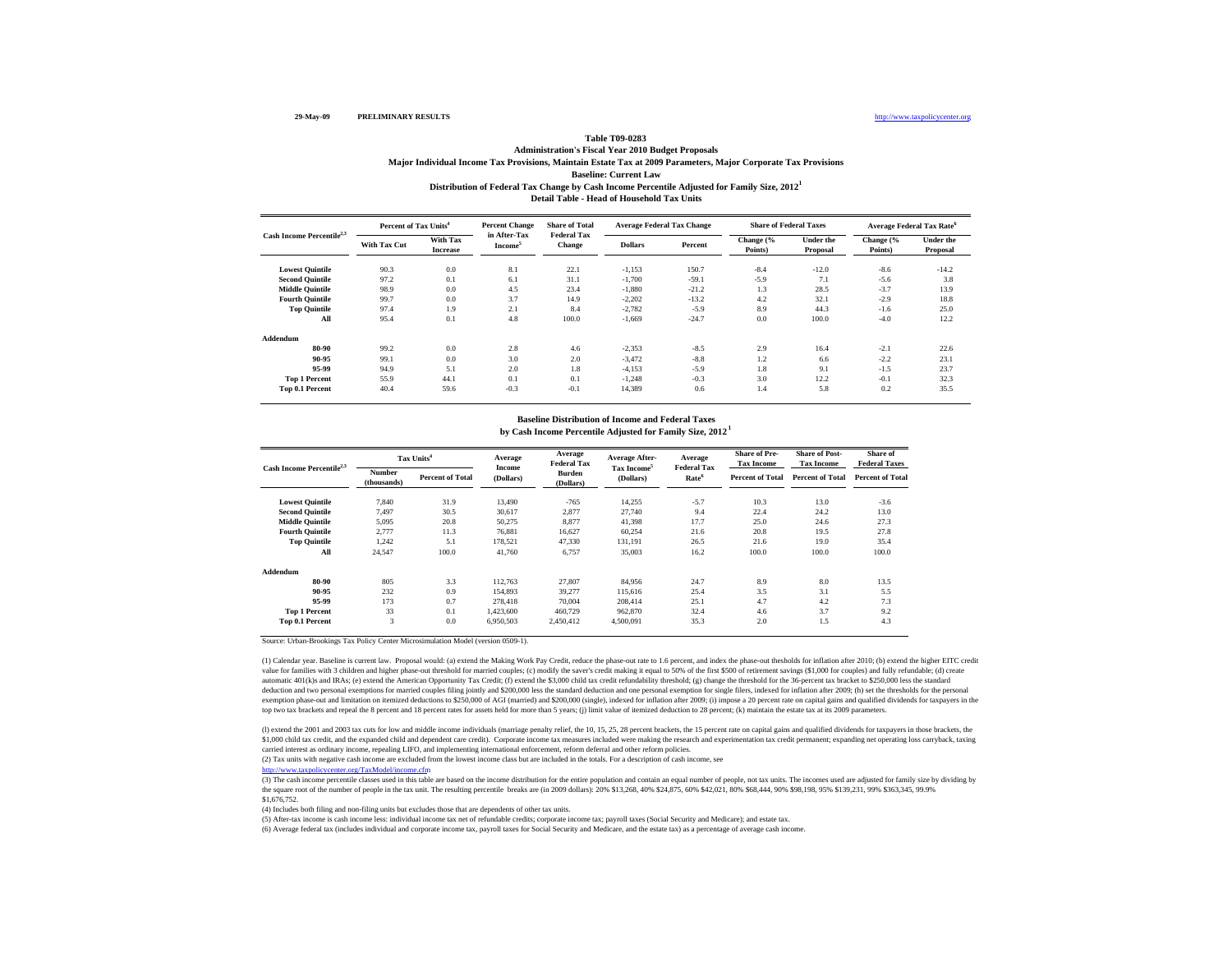### **Detail Table - Tax Units with ChildrenBaseline: Current Law Distribution of Federal Tax Change by Cash Income Percentile Adjusted for Family Size, 2012 1 Table T09-0283 Administration's Fiscal Year 2010 Budget Proposals Major Individual Income Tax Provisions, Maintain Estate Tax at 2009 Parameters, Major Corporate Tax Provisions**

| Cash Income Percentile <sup>2,3</sup> | Percent of Tax Units <sup>4</sup> |                                    | Percent<br>Change in             | <b>Share of Total</b>               |                | Average Federal Tax Change | <b>Share of Federal Taxes</b> |                              |                      | <b>Average Federal Tax Rate<sup>6</sup></b> |
|---------------------------------------|-----------------------------------|------------------------------------|----------------------------------|-------------------------------------|----------------|----------------------------|-------------------------------|------------------------------|----------------------|---------------------------------------------|
|                                       | <b>With Tax Cut</b>               | <b>With Tax</b><br><b>Increase</b> | After-Tax<br>Income <sup>5</sup> | <b>Federal Tax</b><br><b>Change</b> | <b>Dollars</b> | Percent                    | Change (%<br>Points)          | <b>Under the</b><br>Proposal | Change (%<br>Points) | <b>Under the</b><br>Proposal                |
| <b>Lowest Quintile</b>                | 94.8                              | 0.0                                | 9.9                              | 9.9                                 | $-1,550$       | 165.7                      | $-1.8$                        | $-2.7$                       | $-10.5$              | $-16.9$                                     |
| <b>Second Quintile</b>                | 99.5                              | 0.1                                | 7.9                              | 16.0                                | $-2,443$       | $-69.0$                    | $-2.1$                        | 1.2                          | $-7.1$               | 3.2                                         |
| <b>Middle Quintile</b>                | 99.9                              | 0.0                                | 5.5                              | 18.3                                | $-2,820$       | $-24.9$                    | $-1.3$                        | 9.3                          | $-4.5$               | 13.7                                        |
| <b>Fourth Quintile</b>                | 100.0                             | 0.0                                | 5.3                              | 26.3                                | $-4,240$       | $-18.5$                    | $-1.0$                        | 19.4                         | $-4.1$               | 18.1                                        |
| <b>Top Quintile</b>                   | 96.9                              | 3.1                                | 2.6                              | 29.4                                | $-5,585$       | $-6.4$                     | 6.2                           | 72.7                         | $-1.8$               | 26.9                                        |
| All                                   | 97.9                              | 0.5                                | 4.4                              | 100.0                               | $-3,217$       | $-14.4$                    | 0.0                           | 100.0                        | $-3.4$               | 20.1                                        |
| Addendum                              |                                   |                                    |                                  |                                     |                |                            |                               |                              |                      |                                             |
| 80-90                                 | 100.0                             | 0.0                                | 4.5                              | 14.7                                | $-5,302$       | $-13.4$                    | 0.2                           | 15.9                         | $-3.4$               | 21.7                                        |
| 90-95                                 | 100.0                             | 0.0                                | 4.0                              | 8.3                                 | $-6.633$       | $-11.3$                    | 0.4                           | 10.9                         | $-3.0$               | 23.1                                        |
| 95-99                                 | 94.0                              | 5.9                                | 2.2                              | 6.4                                 | $-6.413$       | $-5.7$                     | 1.7                           | 17.8                         | $-1.6$               | 26.8                                        |
| <b>Top 1 Percent</b>                  | 55.8                              | 44.2                               | 0.0                              | 0.0                                 | 95             | 0.0                        | 4.0                           | 28.0                         | 0.0                  | 33.8                                        |
| Top 0.1 Percent                       | 32.7                              | 67.4                               | $-0.3$                           | $-0.5$                              | 19,600         | 0.6                        | 2.0                           | 13.5                         | 0.2                  | 36.0                                        |

## **Baseline Distribution of Income and Federal Taxes**

**by Cash Income Percentile Adjusted for Family Size, 2012 1**

| Cash Income Percentile <sup>2,3</sup> | Tax Units <sup>4</sup>       |                     | Average             | Average<br><b>Federal Tax</b> | Average After-                       | Average<br><b>Federal Tax</b> | <b>Share of Pre-</b><br><b>Tax Income</b> | <b>Share of Post-</b><br><b>Tax Income</b> | Share of<br><b>Federal Taxes</b> |
|---------------------------------------|------------------------------|---------------------|---------------------|-------------------------------|--------------------------------------|-------------------------------|-------------------------------------------|--------------------------------------------|----------------------------------|
|                                       | <b>Number</b><br>(thousands) | Percent of<br>Total | Income<br>(Dollars) | <b>Burden</b><br>(Dollars)    | Tax Income <sup>5</sup><br>(Dollars) | Rate <sup>6</sup>             | Percent of<br>Total                       | Percent of<br>Total                        | Percent of<br>Total              |
| <b>Lowest Ouintile</b>                | 10.133                       | 20.6                | 14.723              | $-936$                        | 15,659                               | $-6.4$                        | 3.2                                       | 4.4                                        | $-0.9$                           |
| <b>Second Ouintile</b>                | 10,359                       | 21.1                | 34,672              | 3,539                         | 31,133                               | 10.2                          | 7.7                                       | 9.0                                        | 3.3                              |
| <b>Middle Ouintile</b>                | 10.251                       | 20.9                | 62.298              | 11,329                        | 50,969                               | 18.2                          | 13.6                                      | 14.6                                       | 10.6                             |
| <b>Fourth Ouintile</b>                | 9.800                        | 19.9                | 103.142             | 22,938                        | 80,203                               | 22.2                          | 21.6                                      | 21.9                                       | 20.4                             |
| <b>Top Quintile</b>                   | 8,315                        | 16.9                | 306,063             | 87,962                        | 218,101                              | 28.7                          | 54.3                                      | 50.5                                       | 66.4                             |
| All                                   | 49,155                       | 100.0               | 95.419              | 22,395                        | 73.024                               | 23.5                          | 100.0                                     | 100.0                                      | 100.0                            |
| Addendum                              |                              |                     |                     |                               |                                      |                               |                                           |                                            |                                  |
| 80-90                                 | 4.398                        | 9.0                 | 157,496             | 39,466                        | 118,029                              | 25.1                          | 14.8                                      | 14.5                                       | 15.8                             |
| 90-95                                 | 1.976                        | 4.0                 | 224.546             | 58,557                        | 165,989                              | 26.1                          | 9.5                                       | 9.1                                        | 10.5                             |
| 95-99                                 | 1.567                        | 3.2                 | 400.356             | 113.535                       | 286,820                              | 28.4                          | 13.4                                      | 12.5                                       | 16.2                             |
| <b>Top 1 Percent</b>                  | 374                          | 0.8                 | 2,088,455           | 706,373                       | 1,382,081                            | 33.8                          | 16.7                                      | 14.4                                       | 24.0                             |
| Top 0.1 Percent                       | 36                           | 0.1                 | 9.839.694           | 3.519.421                     | 6.320.273                            | 35.8                          | 7.6                                       | 6.3                                        | 11.5                             |

Source: Urban-Brookings Tax Policy Center Microsimulation Model (version 0509-1).

Note: Tax units with children are those claiming an exemption for children at home or away from home.

(1) Calendar year. Baseline is current law. Proposal would: (a) extend the Making Work Pay Credit, reduce the phase-out rate to 1.6 percent, and index the phase-out thesholds for inflation after 2010; (b) extend the higher credit value for families with 3 children and higher phase-out threshold for married couples; (c) modify the saver's credit making it equal to 50% of the first \$500 of retirement savings (\$1,000 for couples) and fully refu (d) create automatic 401(k)s and IRAs; (e) extend the American Opportunity Tax Credit; (f) extend the \$3,000 child tax credit refundability threshold; (g) change the threshold for the 36-percent tax bracket to \$250,000 les standard deduction and two personal exemptions for married couples filing jointly and \$200,000 less the standard deduction and one personal exemption for single filers, indexed for inflation after 2009; (h) set the thresho the personal exemption phase-out and limitation on itemized deductions to \$250,000 of AGI (married) and \$200,000 (single), indexed for inflation after 2009; (i) impose a 20 percent rate on capital gains and qualified divid for taxpayers in the top two tax brackets and repeal the 8 percent and 18 percent rates for assets held for more than 5 years; (j) limit value of itemized deduction to 28 percent; (k) maintain the estate tax at its 2009 pa

loss carryback, taxing carried interest as ordinary income, repealing LIFO, and implementing international enforcement, reform deferral and other reform policies.<br>(2) Tax units with negative cash income are excluded from t (l) extend the 2001 and 2003 tax cuts for low and middle income individuals (marriage penalty relief, the 10, 15, 25, 28 percent brackets, the 15 percent rate on capital gains and qualified dividends for taxpayers in those brackets, the \$1,000 child tax credit, and the expanded child and dependent care credit). Corporate income tax measures included were making the research and experimentation tax credit permanent; expanding net operating

www.taxpolicycenter.org/TaxModel/income.cfm

(3) The cash income percentile classes used in this table are based on the income distribution for the entire population and contain an equal number of people, not tax units. The incomes used are adjusted for family size b dividing by the square root of the number of people in the tax unit. The resulting percentile breaks are (in 2009 dollars): 20% \$13,268, 40% \$24,875, 60% \$42,021, 80% \$68,444, 90% \$98,198, 95% \$139,231, 99% \$363,345, 99.9% \$1,676,752.

(4) Includes both filing and non-filing units but excludes those that are dependents of other tax units.

(5) After-tax income is cash income less: individual income tax net of refundable credits; corporate income tax; payroll taxes (Social Security and Medicare); and estate tax.